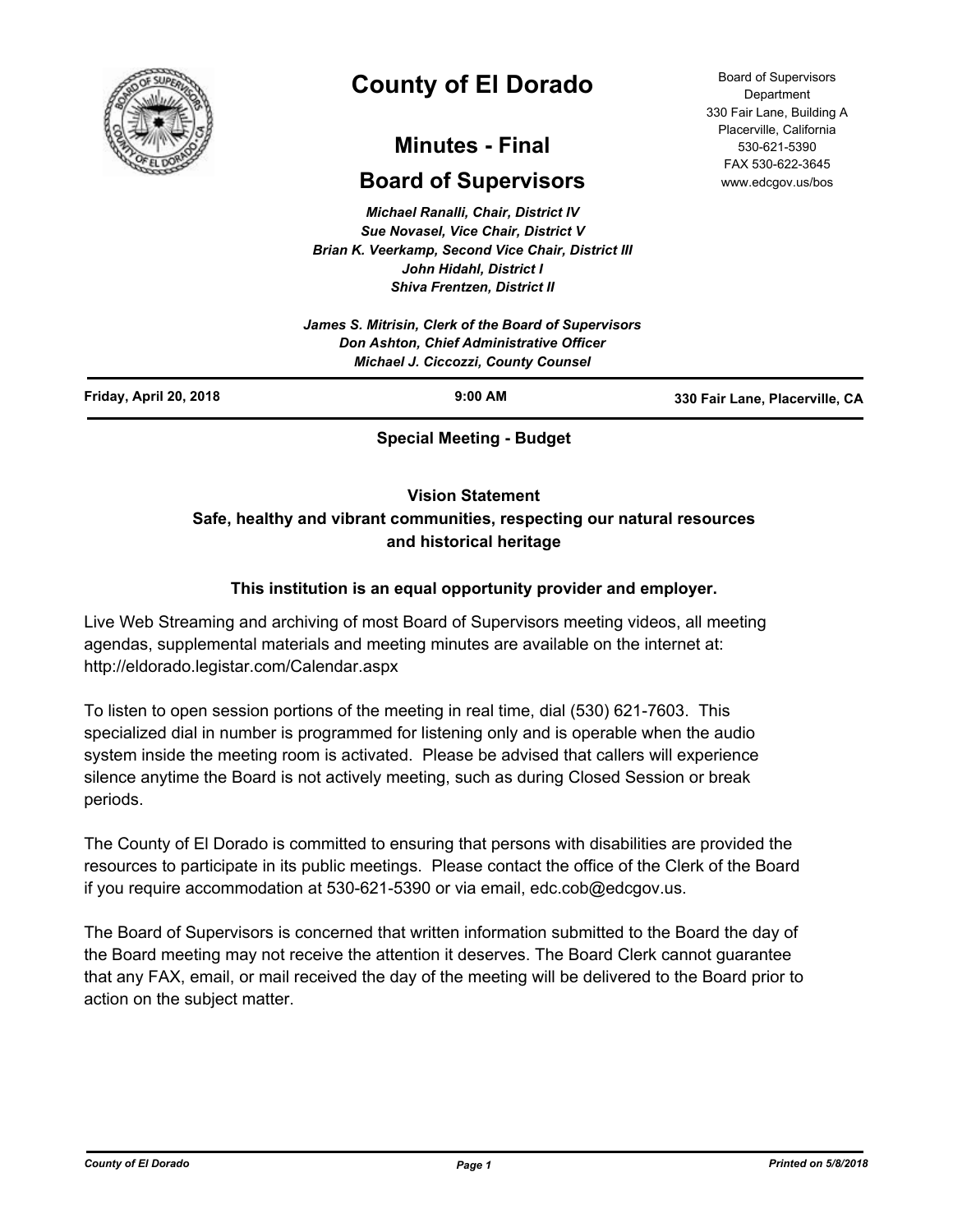The Board meets simultaneously as the Board of Supervisors and the Board of Directors of the Air Quality Management District, In-Home Supportive Services, Public Housing Authority, Redevelopment Agency and other Special Districts.

For Purposes of the Brown Act § 54954.2 (a), the numbered items on this Agenda give a brief description of each item of business to be transacted or discussed. Recommendations of the staff, as shown, do not prevent the Board from taking other action.

Materials related to an item on this Agenda submitted to the Board of Supervisors after distribution of the agenda packet are available for inspection during normal business hours in the public viewing packet located in Building A, 330 Fair Lane, Placerville or in the Board Clerk's Office located at the same address. Such documents are also available on the Board of Supervisors' Meeting Agenda webpage subject to staff's ability to post the documents before the meeting.

#### **PROTOCOLS FOR PUBLIC COMMENT**

Public comment will be received at designated periods as called by the Board Chair.

Except with the consent of the Board, individuals shall be allowed to speak to an item only once.

On December 5, 2017 the Board adopted the following protocol relative to public comment periods:

Time for public input will be provided at every Board of Supervisors meeting. Individuals will have three minutes to address the Board. Individuals authorized by organizations will have three minutes to present organizational positions and perspectives and may request additional time, up to five minutes. At the discretion of the Board, time to speak by any individual may be extended.

Public comment on certain agenda items designated and approved by the Board may be treated differently with specific time limits per speaker or a limit on the total amount of time designated for public comment. It is the intent of the Board that quasi-judicial matters have additional flexibility depending upon the nature of the issue.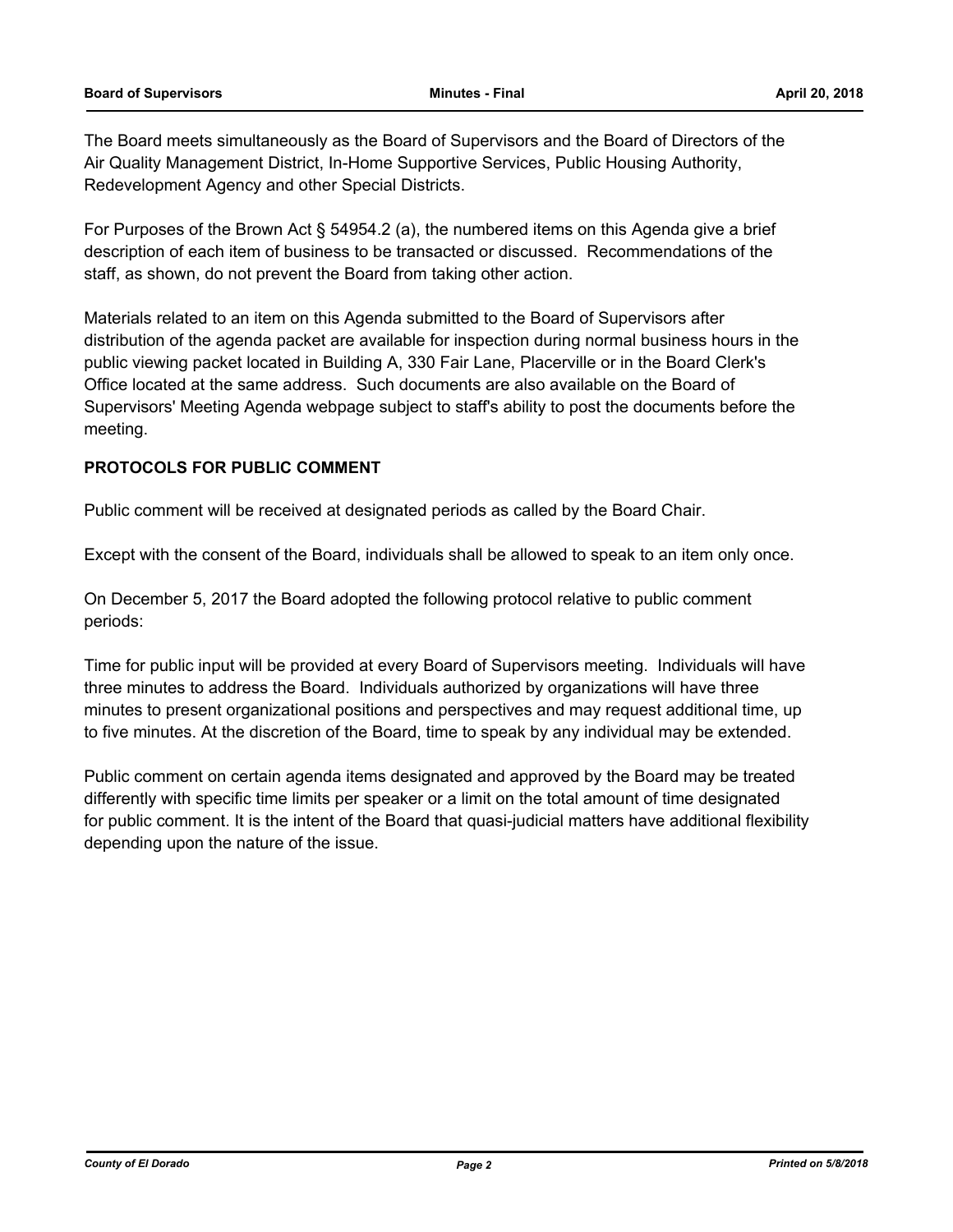Individual Board members may ask clarifying questions but will not engage in substantive dialogue with persons providing input to the Board.

If a person providing input to the Board creates a disruption by refusing to follow Board guidelines, the Chair of the Board may take the following actions.

Step 1. Request the person adhere to Board guidelines. If the person refuses, the Chair may ask the Clerk to turn off the speaker's microphone.

Step 2. If the disruption continues, the Chair may order a recess of the Board meeting.

Step 3. If the disruption continues, the Chair may order the removal of the person from the Board meeting.

#### **9:00 A.M. - CALLED TO ORDER**

Present: 5 - Supervisor Veerkamp, Supervisor Frentzen, Supervisor Ranalli, Supervisor Novasel and Supervisor Hidahl

#### **PLEDGE OF ALLEGIANCE TO THE FLAG**

**Supervisor Ranalli led the Pledge of Allegiance to the Flag.**

#### **ADOPTION OF THE AGENDA**

**A motion was made by Supervisor Frentzen, seconded by Supervisor Veerkamp to Adopt the Agenda.**

**Yes:** 5 - Veerkamp, Frentzen, Ranalli, Novasel and Hidahl

#### **9:00 A.M. - TIME ALLOCATION**

**1.** [18-0596](http://eldorado.legistar.com/gateway.aspx?m=l&id=/matter.aspx?key=23941) Chief Administrative Office recommending the Board receive information and provide direction regarding priorities for the Fiscal Year 2018-19 Budget.

**FUNDING:** General Fund and Non-General Fund.

*Public Comment: K. Payne, T. Kayes*

**Assistant CAO Shawne Corley led the discussion.** 

**A motion was made by Supervisor Veerkamp, seconded by Supervisor Ranalli to approve staff's recommendation thereby funding both intersections with direction to utilize funding in the following order (Refer to Attachment C): Industrial Drive / Missouri Flat Road: Public Safety Facility Budget: \$750,000 General Fund/Discretionary: \$1,241,000 Sheriff Contribution Local Discretionary/Tribe: \$159,000 Enterprise Drive / Missouri Flat Road: TIM Fee Zone 1-7: \$500,000 Local Discretionary/Tribe: \$1,984,200**

**Yes:** 5 - Veerkamp, Frentzen, Ranalli, Novasel and Hidahl